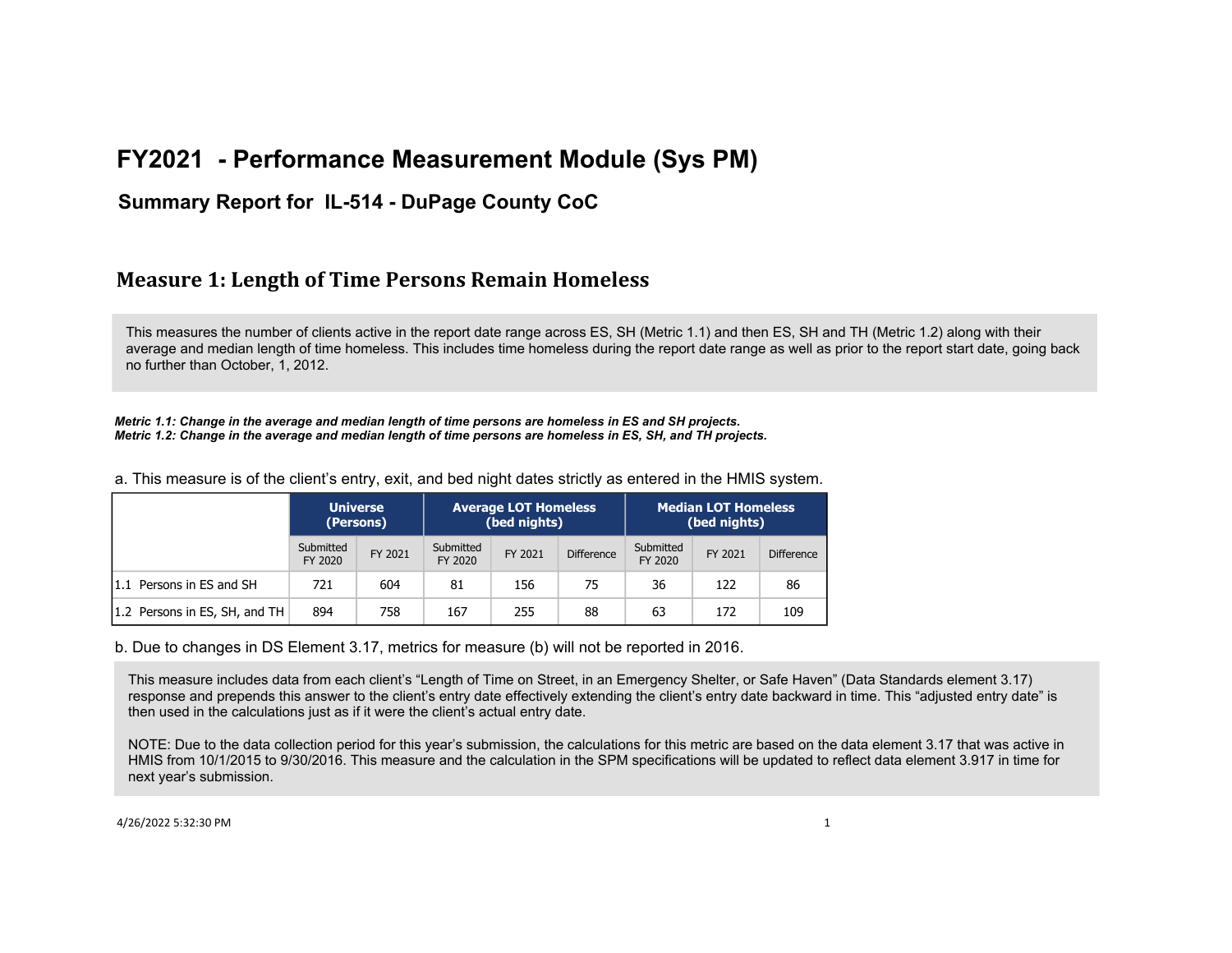|                                                                              | <b>Universe</b><br>(Persons) |         | <b>Average LOT Homeless</b><br>(bed nights) |         |                   |                      | <b>Median LOT Homeless</b><br>(bed nights) |                   |
|------------------------------------------------------------------------------|------------------------------|---------|---------------------------------------------|---------|-------------------|----------------------|--------------------------------------------|-------------------|
|                                                                              | Submitted<br>FY 2020         | FY 2021 | Submitted<br>FY 2020                        | FY 2021 | <b>Difference</b> | Submitted<br>FY 2020 | FY 2021                                    | <b>Difference</b> |
| 1.1 Persons in ES, SH, and PH<br>(prior to "housing move in")                | 872                          | 646     | 411                                         | 510     | 99                | 167                  | 274                                        | 107               |
| 1.2 Persons in ES, SH, TH, and<br><b>IPH</b> (prior to "housing move<br>(in" | 1023                         | 1085    | 426                                         | 522     | 96                | 242                  | 347                                        | 105               |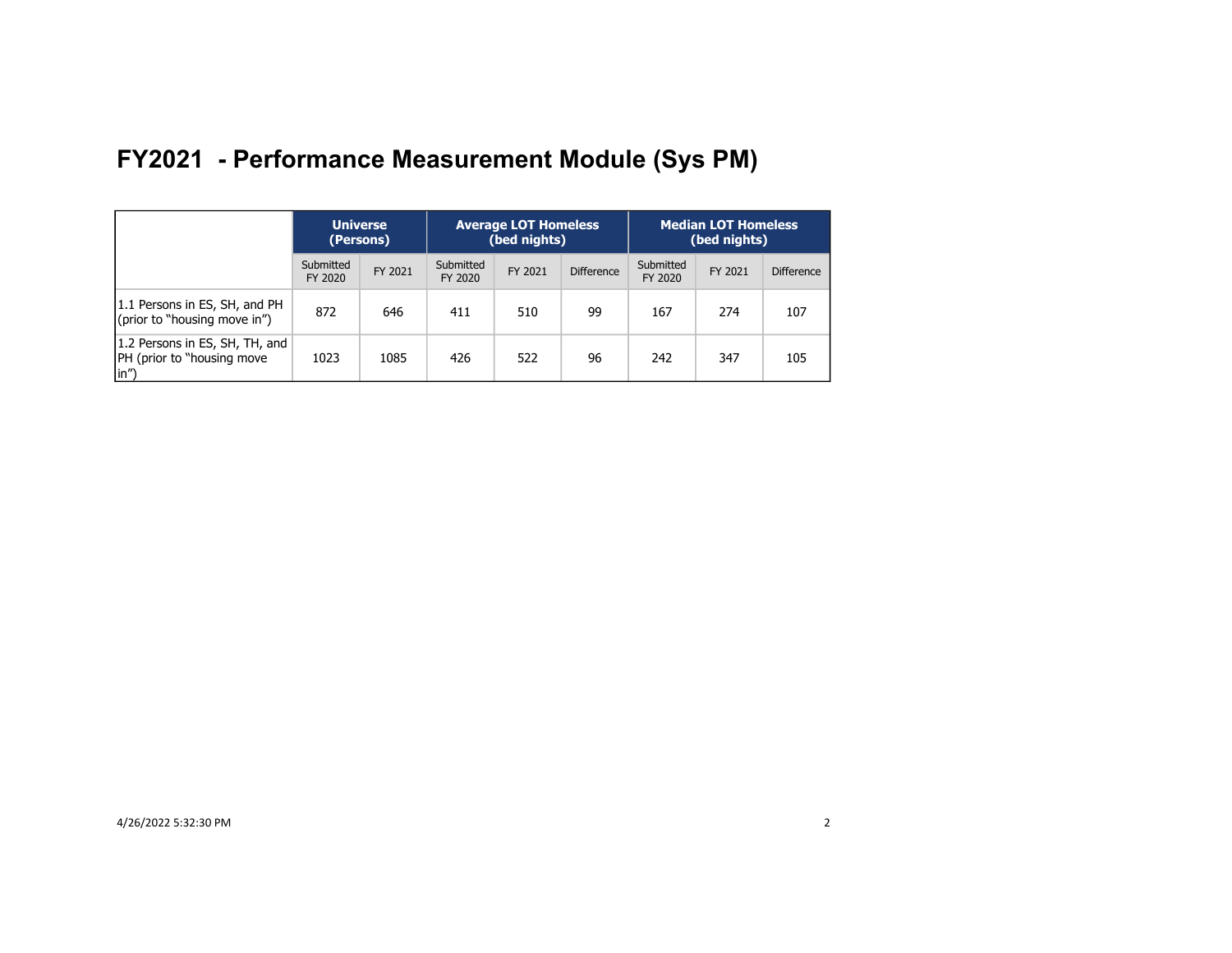### **Measure 2: The Extent to which Persons who Exit Homelessness to Permanent Housing Destinations Return to Homelessness**

This measures clients who exited SO, ES, TH, SH or PH to a permanent housing destination in the date range two years prior to the report date range.Of those clients, the measure reports on how many of them returned to homelessness as indicated in the HMIS for up to two years after their initial exit.

|                                                | Total $#$ of<br>Persons who<br>Exited to a<br>Permanent<br><b>Housing</b> |              | Returns to Homelessness<br>in Less than 6 Months | <b>Returns to Homelessness</b><br><b>Number of Returns</b><br><b>Returns to Homelessness</b><br>from 6 to 12 Months<br>from 13 to 24 Months<br>in 2 Years |              |              |              |         |              |
|------------------------------------------------|---------------------------------------------------------------------------|--------------|--------------------------------------------------|-----------------------------------------------------------------------------------------------------------------------------------------------------------|--------------|--------------|--------------|---------|--------------|
|                                                | Destination (2)<br>Years Prior)                                           | FY 2021      | % of Returns                                     | FY 2021                                                                                                                                                   | % of Returns | FY 2021      | % of Returns | FY 2021 | % of Returns |
| Exit was from SO                               | 4                                                                         |              | 25%                                              | $\mathbf{0}$                                                                                                                                              | $0\%$        | 0            | $0\%$        |         | 25%          |
| <b>Exit was from ES</b>                        | 195                                                                       | 33           | 17%                                              | 14                                                                                                                                                        | 7%           | 6            | 3%           | 53      | 27%          |
| Exit was from TH                               | 58                                                                        | $\mathbf{0}$ | $0\%$                                            | 3                                                                                                                                                         | 5%           | 5            | 9%           | 8       | 14%          |
| <b>Exit was from SH</b>                        | 3                                                                         | $\mathbf{0}$ | $0\%$                                            | $\mathbf{0}$                                                                                                                                              | $0\%$        | $\mathbf{0}$ | $0\%$        | 0       | $0\%$        |
| <b>Exit was from PH</b>                        | 145                                                                       | 3            | 2%                                               | 0                                                                                                                                                         | $0\%$        | 0            | $0\%$        | 3       | 2%           |
| <b>TOTAL Returns to</b><br><b>Homelessness</b> | 405                                                                       | 37           | 9%                                               | 17                                                                                                                                                        | 4%           | 11           | 3%           | 65      | 16%          |

### **Measure 3: Number of Homeless Persons**

Metric 3.1 – Change in PIT Counts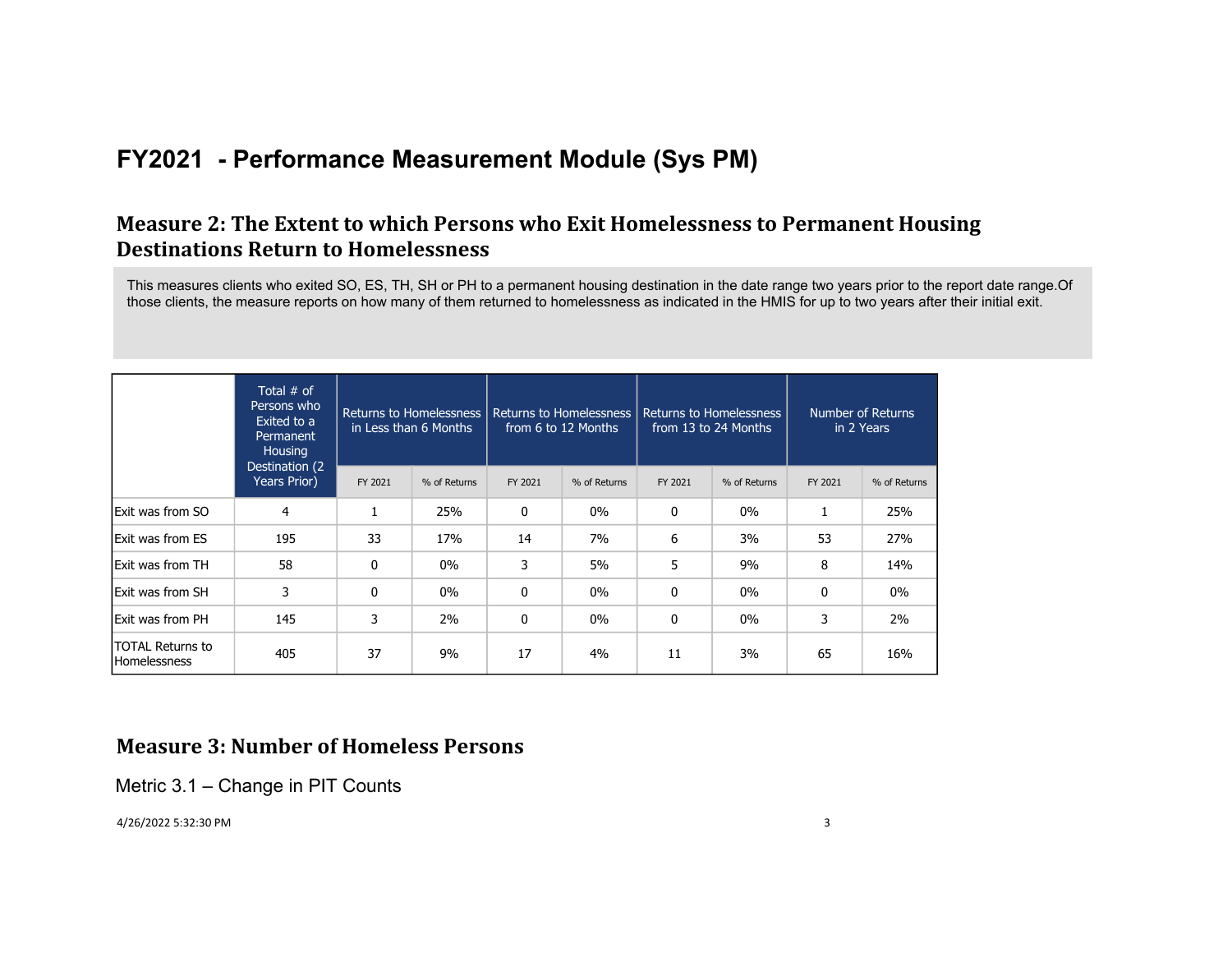This measures the change in PIT counts of sheltered and unsheltered homeless person as reported on the PIT (not from HMIS).

|                                                                | January 2020<br><b>PIT Count</b> | January 2021<br><b>PIT Count</b> | <b>Difference</b> |
|----------------------------------------------------------------|----------------------------------|----------------------------------|-------------------|
| Universe: Total PIT Count of sheltered and unsheltered persons | 328                              | 425                              | 97                |
| <b>Emergency Shelter Total</b>                                 | 177                              | 279                              | 102               |
| lSafe Haven Total                                              | 4                                | 2                                | $-2$              |
| Transitional Housing Total                                     | 137                              | 107                              | -30               |
| <b>Total Sheltered Count</b>                                   | 318                              | 388                              | 70                |
| <b>Unsheltered Count</b>                                       | 10                               | 37                               | 27                |

#### Metric 3.2 – Change in Annual Counts

This measures the change in annual counts of sheltered homeless persons in HMIS.

|                                                         | <b>Submitted</b><br><b>FY 2020</b> | <b>FY 2021</b> | <b>Difference</b> |
|---------------------------------------------------------|------------------------------------|----------------|-------------------|
| Universe: Unduplicated Total sheltered homeless persons | 982                                | 760            | $-222$            |
| <b>Emergency Shelter Total</b>                          | 802                                | 591            | $-211$            |
| Safe Haven Total                                        | 10                                 | 16             | 6                 |
| Transitional Housing Total                              | 196                                | 192            | -4                |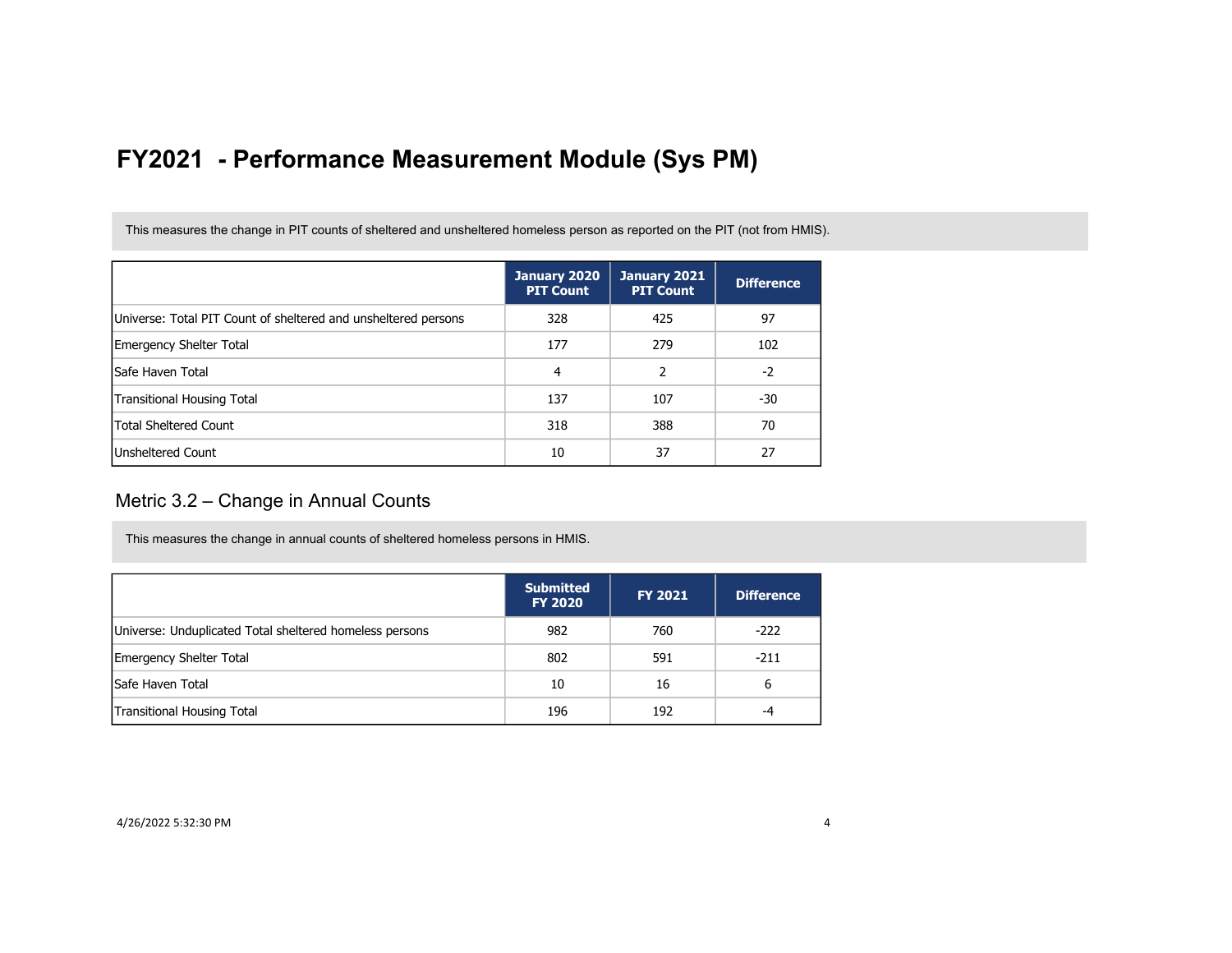### **Measure 4: Employment and Income Growth for Homeless Persons in CoC Program-funded Projects**

Metric 4.1 – Change in earned income for adult system stayers during the reporting period

|                                                  | <b>Submitted</b><br><b>FY 2020</b> | <b>FY 2021</b> | <b>Difference</b> |
|--------------------------------------------------|------------------------------------|----------------|-------------------|
| Universe: Number of adults (system stayers)      | 187                                | 150            | -37               |
| Number of adults with increased earned income    | 18                                 | 15             | -3                |
| Percentage of adults who increased earned income | 10%                                | 10%            | $0\%$             |

Metric 4.2 – Change in non-employment cash income for adult system stayers during the reporting period

|                                                               | <b>Submitted</b><br><b>FY 2020</b> | <b>FY 2021</b> | <b>Difference</b> |
|---------------------------------------------------------------|------------------------------------|----------------|-------------------|
| Universe: Number of adults (system stayers)                   | 187                                | 150            | -37               |
| Number of adults with increased non-employment cash income    | 73                                 | 62             | -11               |
| Percentage of adults who increased non-employment cash income | 39%                                | 41%            | 2%                |

Metric 4.3 – Change in total income for adult system stayers during the reporting period

|                                                 | <b>Submitted</b><br><b>FY 2020</b> | <b>FY 2021</b> | <b>Difference</b> |
|-------------------------------------------------|------------------------------------|----------------|-------------------|
| Universe: Number of adults (system stayers)     | 187                                | 150            | -37               |
| Number of adults with increased total income    | 84                                 | 72             | $-12$             |
| Percentage of adults who increased total income | 45%                                | 48%            | 3%                |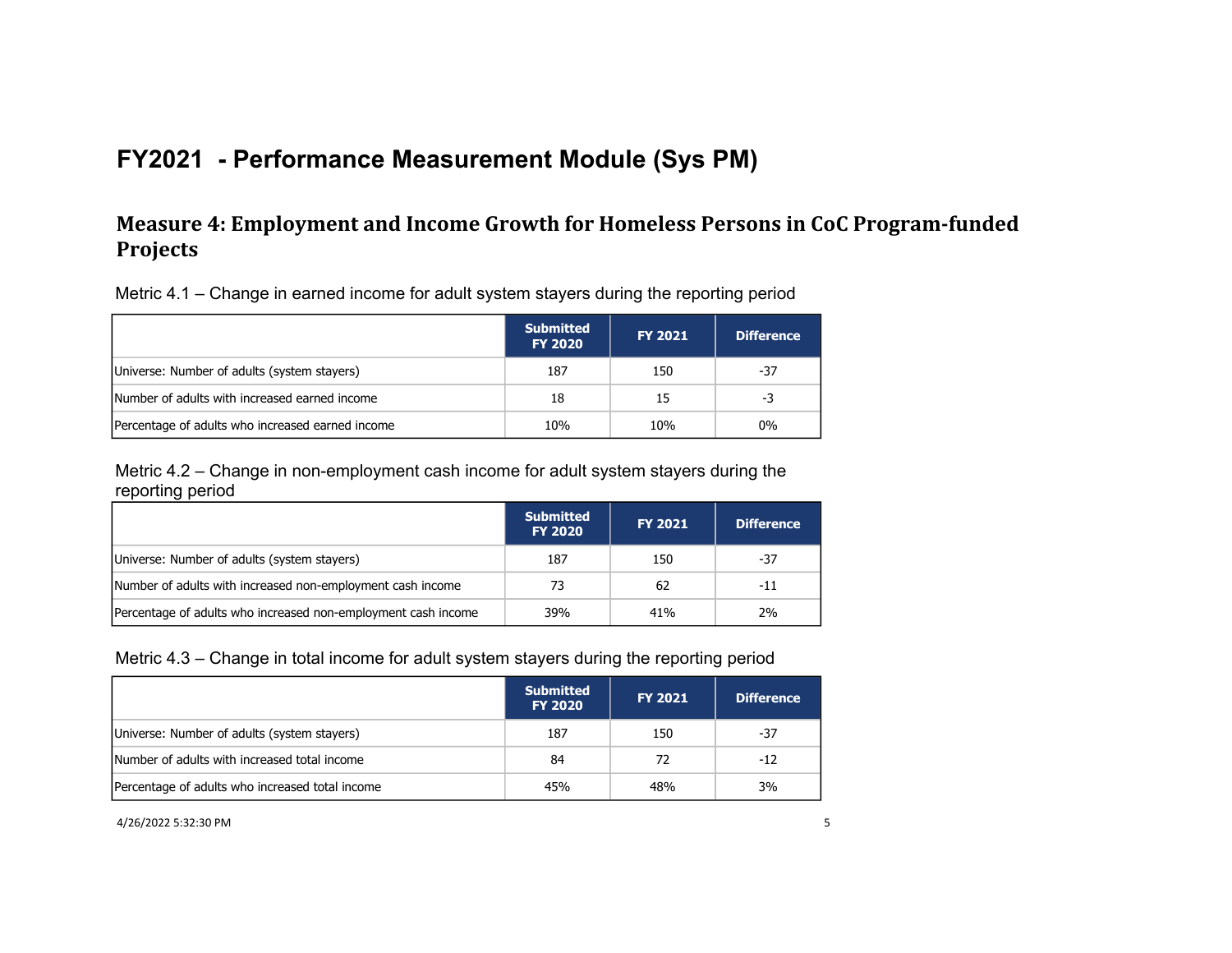|                                                          | <b>Submitted</b><br><b>FY 2020</b> | <b>FY 2021</b> | <b>Difference</b> |
|----------------------------------------------------------|------------------------------------|----------------|-------------------|
| Universe: Number of adults who exited (system leavers)   | 58                                 | 53             | -5                |
| Number of adults who exited with increased earned income | 16                                 | 11             | -5                |
| Percentage of adults who increased earned income         | 28%                                | 21%            | $-7%$             |

Metric 4.5 – Change in non-employment cash income for adult system leavers

|                                                                           | <b>Submitted</b><br><b>FY 2020</b> | <b>FY 2021</b> | <b>Difference</b> |
|---------------------------------------------------------------------------|------------------------------------|----------------|-------------------|
| Universe: Number of adults who exited (system leavers)                    | 58                                 | 53             | -5                |
| Number of adults who exited with increased non-employment cash<br>lincome | 27                                 | 25             | -2                |
| Percentage of adults who increased non-employment cash income             | 47%                                | 47%            | $0\%$             |

Metric 4.6 – Change in total income for adult system leavers

|                                                         | <b>Submitted</b><br><b>FY 2020</b> | <b>FY 2021</b> | <b>Difference</b> |
|---------------------------------------------------------|------------------------------------|----------------|-------------------|
| Universe: Number of adults who exited (system leavers)  | 58                                 | 53             | -5                |
| Number of adults who exited with increased total income | 37                                 | 29             | -8                |
| Percentage of adults who increased total income         | 64%                                | 55%            | $-9%$             |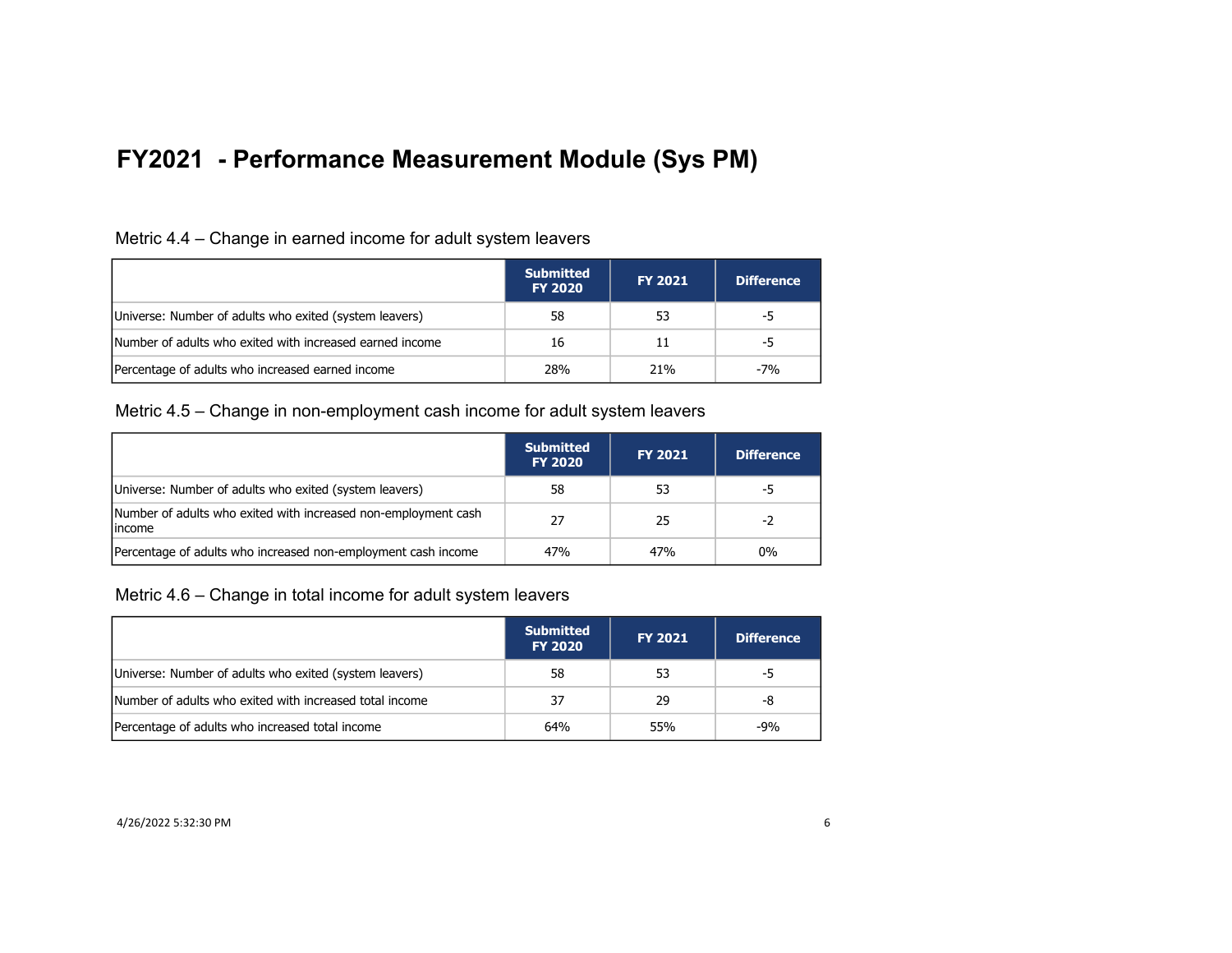### **Measure 5: Number of persons who become homeless for the 1st time**

Metric 5.1 – Change in the number of persons entering ES, SH, and TH projects with no prior enrollments in HMIS

|                                                                                                                                                                                   | <b>Submitted</b><br><b>FY 2020</b> | <b>FY 2021</b> | <b>Difference</b> |
|-----------------------------------------------------------------------------------------------------------------------------------------------------------------------------------|------------------------------------|----------------|-------------------|
| Universe: Person with entries into ES, SH or TH during the reporting<br>period.                                                                                                   | 875                                | 643            | -232              |
| Of persons above, count those who were in ES, SH, TH or any PH<br>within 24 months prior to their entry during the reporting year.                                                | 398                                | 243            | $-155$            |
| Of persons above, count those who did not have entries in ES, SH, TH<br>or PH in the previous 24 months. (i.e. Number of persons<br>experiencing homelessness for the first time) | 477                                | 400            | -77               |

Metric 5.2 – Change in the number of persons entering ES, SH, TH, and PH projects with no prior enrollments in HMIS

|                                                                                                                                                                                    | <b>Submitted</b><br><b>FY 2020</b> | <b>FY 2021</b> | <b>Difference</b> |
|------------------------------------------------------------------------------------------------------------------------------------------------------------------------------------|------------------------------------|----------------|-------------------|
| Universe: Person with entries into ES, SH, TH or PH during the<br>reporting period.                                                                                                | 1020                               | 740            | $-280$            |
| Of persons above, count those who were in ES, SH, TH or any PH<br>within 24 months prior to their entry during the reporting year.                                                 | 459                                | 287            | -172              |
| Of persons above, count those who did not have entries in ES, SH, TH<br>or PH in the previous 24 months. (i.e. Number of persons<br>experiencing homelessness for the first time.) | 561                                | 453            | -108              |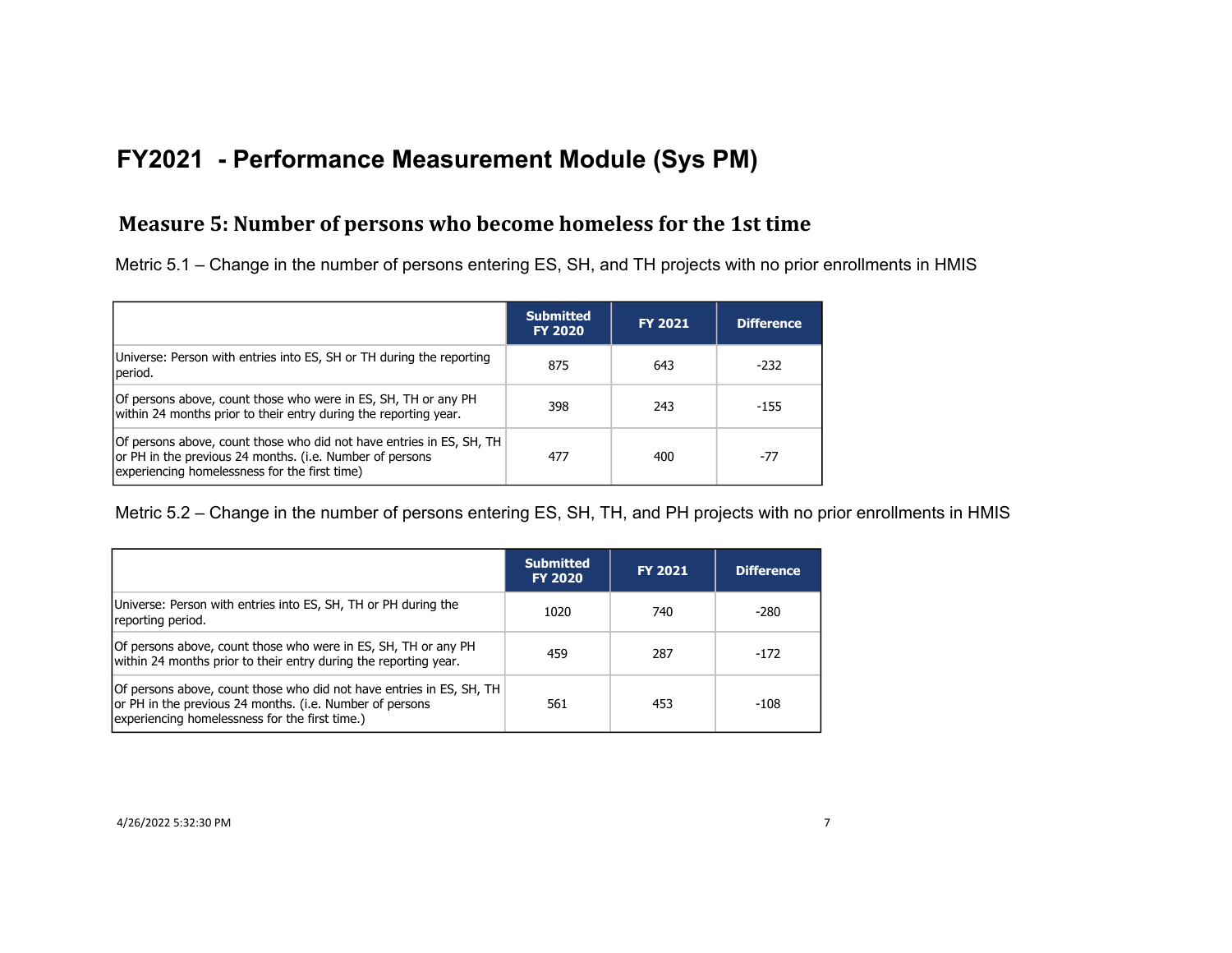Measure 6: Homeless Prevention and Housing Placement of Persons defined by category 3 of HUD's Homeless Definition in CoC Program-funded Projects

This Measure is not applicable to CoCs in FY2021 (Oct 1, 2020 - Sept 30, 2021) reporting period.

### **Measure 7: Successful Placement from Street Outreach and Successful Placement in or Retention of Permanent Housing**

Metric 7a.1 – Change in exits to permanent housing destinations

|                                                                                       | <b>Submitted</b><br><b>FY 2020</b> | <b>FY 2021</b> | <b>Difference</b> |
|---------------------------------------------------------------------------------------|------------------------------------|----------------|-------------------|
| Universe: Persons who exit Street Outreach                                            | 72                                 | 90             | 18                |
| Of persons above, those who exited to temporary & some institutional<br>Idestinations | 24                                 | 44             | 20                |
| Of the persons above, those who exited to permanent housing<br>destinations           | 8                                  | 9              |                   |
| <sup>1</sup> % Successful exits                                                       | 44%                                | 59%            | 15%               |

Metric 7b.1 – Change in exits to permanent housing destinations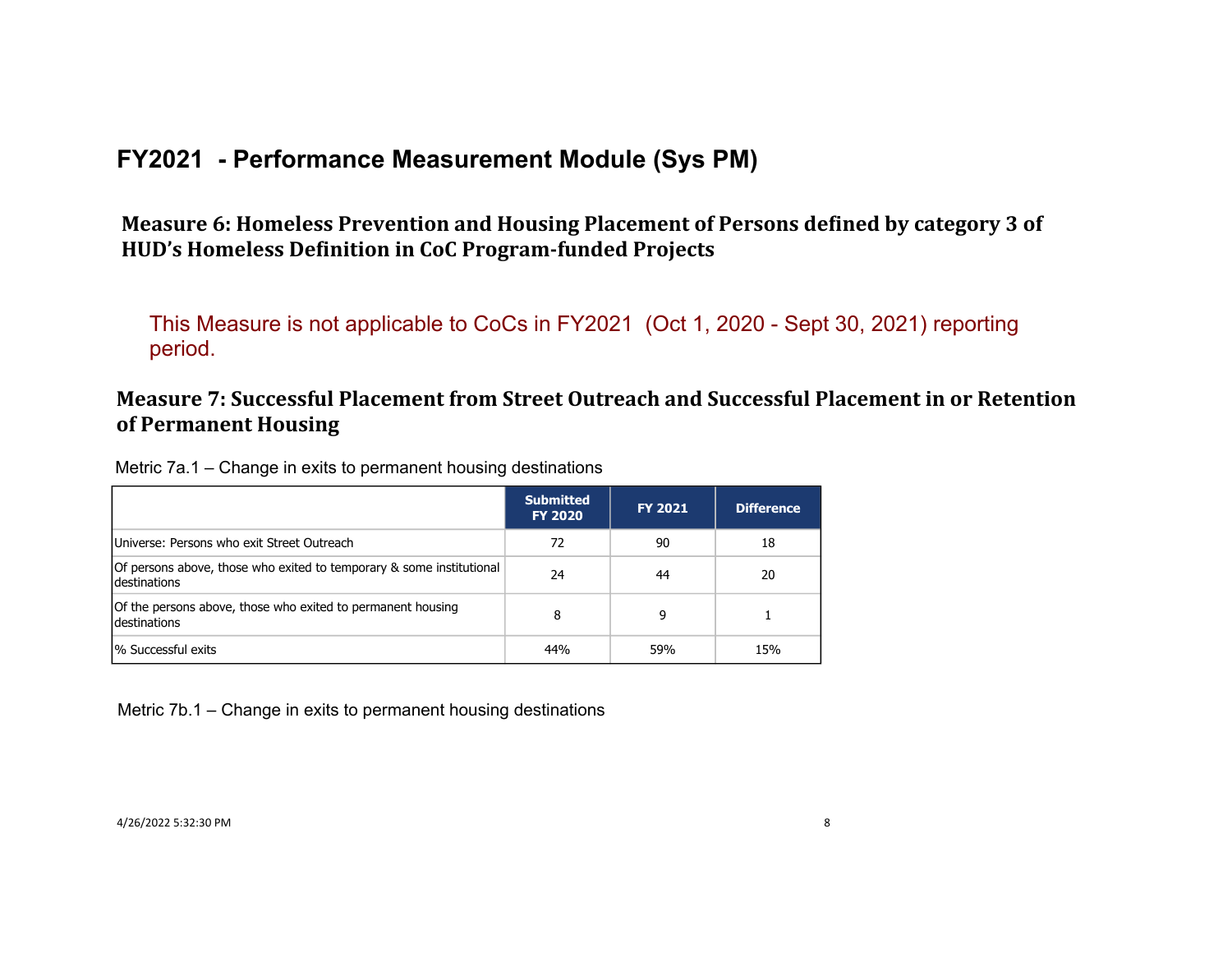|                                                                                                                                    | <b>Submitted</b><br><b>FY 2020</b> | <b>FY 2021</b> | <b>Difference</b> |
|------------------------------------------------------------------------------------------------------------------------------------|------------------------------------|----------------|-------------------|
| Universe: Persons in ES, SH, TH and PH-RRH who exited, plus<br>persons in other PH projects who exited without moving into housing | 759                                | 371            | -388              |
| Of the persons above, those who exited to permanent housing<br>destinations                                                        | 260                                | 244            | -16               |
| <sup>1</sup> % Successful exits                                                                                                    | 34%                                | 66%            | 32%               |

Metric 7b.2 – Change in exit to or retention of permanent housing

|                                                                                                                          | <b>Submitted</b><br><b>FY 2020</b> | <b>FY 2021</b> | <b>Difference</b> |
|--------------------------------------------------------------------------------------------------------------------------|------------------------------------|----------------|-------------------|
| Universe: Persons in all PH projects except PH-RRH                                                                       | 386                                | 431            | 45                |
| Of persons above, those who remained in applicable PH projects and<br>those who exited to permanent housing destinations | 382                                | 426            | 44                |
| % Successful exits/retention                                                                                             | 99%                                | 99%            | $0\%$             |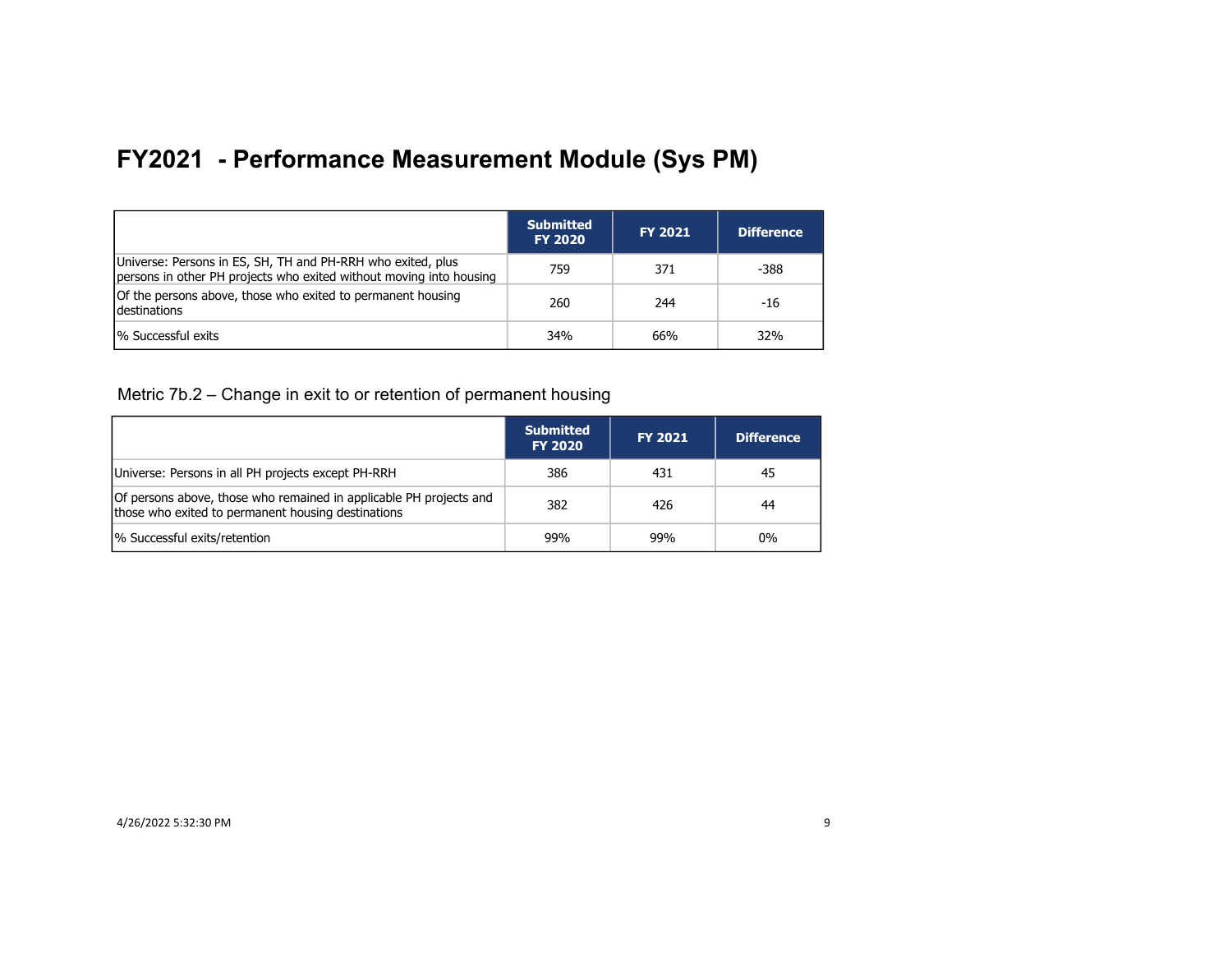# **FY2021 - SysPM Data Quality**

# **IL-514 - DuPage County CoC**

|                                                                   | All ES, SH          |                     |        | <b>All TH</b>       |                     |        | All PSH, OPH        |                     | <b>All RRH</b> |                     |                     | <b>All Street Outreach</b> |                               |                |        |
|-------------------------------------------------------------------|---------------------|---------------------|--------|---------------------|---------------------|--------|---------------------|---------------------|----------------|---------------------|---------------------|----------------------------|-------------------------------|----------------|--------|
|                                                                   | Submitted<br>FY2019 | Submitted<br>FY2020 | FY2021 | Submitted<br>FY2019 | Submitted<br>FY2020 | FY2021 | Submitted<br>FY2019 | Submitted<br>FY2020 | FY2021         | Submitted<br>FY2019 | Submitted<br>FY2020 | FY2021                     | Submitted Submitted<br>FY2019 | FY2020         | FY2021 |
| 1. Number of non-<br>DV Beds on HIC                               | 163                 | 166                 | 257    | 115                 | 136                 | 138    | 347                 | 352                 | 397            | 107                 | 92                  | 89                         |                               |                |        |
| 2. Number of HMIS<br><b>Beds</b>                                  | 163                 | 166                 | 257    | 115                 | 136                 | 138    | 347                 | 352                 | 397            | 107                 | 92                  | 89                         |                               |                |        |
| 3. HMIS<br>Participation Rate<br>from HIC (%)                     | 100.00              | 100.00              | 100.00 | 100.00              | 100.00              | 100.00 | 100.00              | 100.00              | 100.00         | 100.00              | 100.00              | 100.00                     |                               |                |        |
| 4. Unduplicated<br>Persons Served<br>(HMIS)                       | 1158                | 823                 | 607    | 183                 | 197                 | 192    | 403                 | 419                 | 462            | 346                 | 279                 | 297                        | 18                            | 102            | 119    |
| 5. Total Leavers<br>(HMIS)                                        | 928                 | 686                 | 369    | 66                  | 79                  | 79     | 60                  | 41                  | 55             | 241                 | 175                 | 166                        | 15                            | 73             | 91     |
| 6. Destination of<br>Don't Know,<br>Refused, or Missing<br>(HMIS) | 536                 | 351                 | 39     | 1                   | $\mathbf{0}$        | 0      | 1                   | 1                   | $\overline{2}$ | 6                   | $\mathbf{1}$        | $\mathbf{1}$               | 4                             | $\overline{7}$ | 20     |
| 7. Destination Error<br>Rate (%)                                  | 57.76               | 51.17               | 10.57  | 1.52                | 0.00                | 0.00   | 1.67                | 2.44                | 3.64           | 2.49                | 0.57                | 0.60                       | 26.67                         | 9.59           | 21.98  |